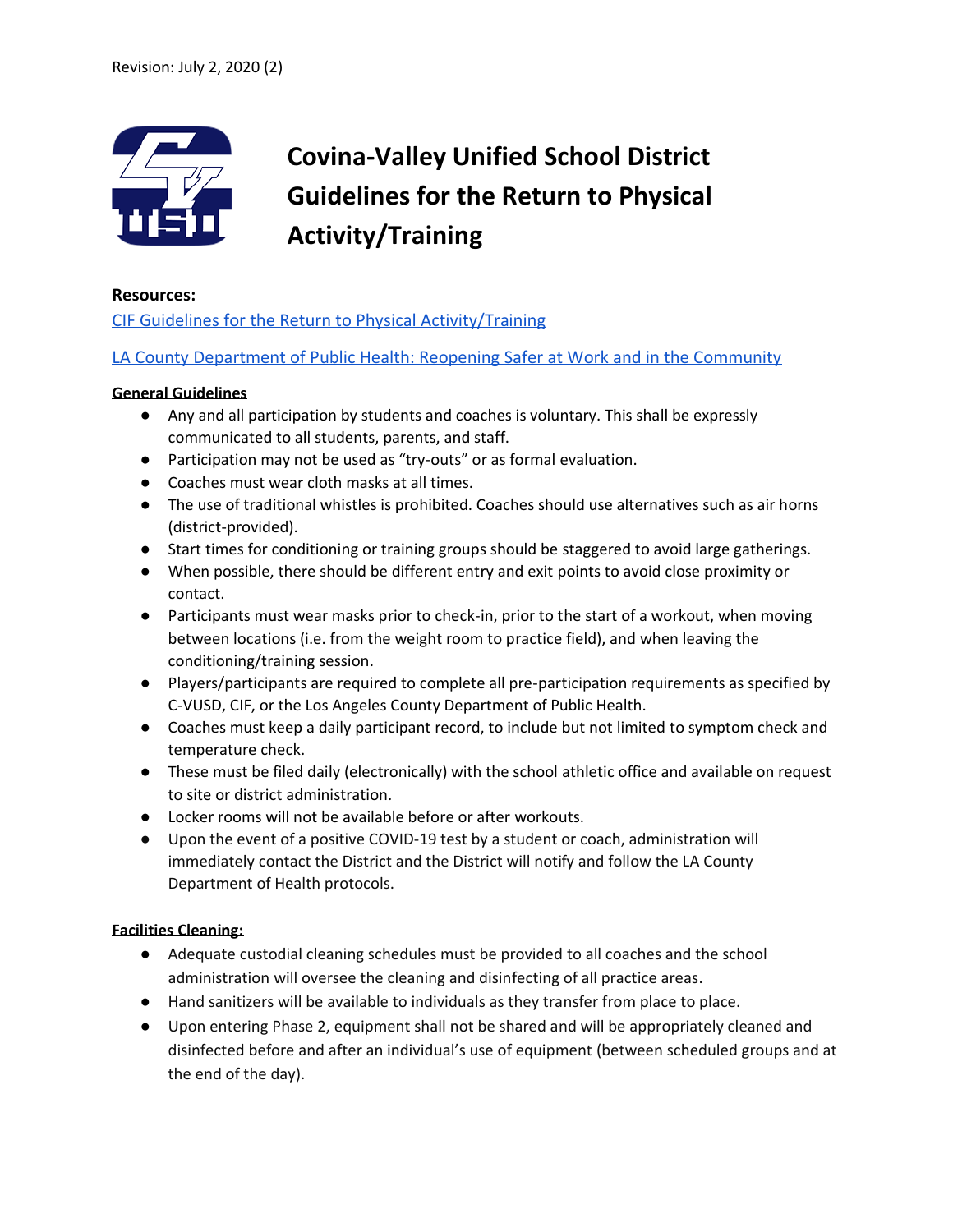● Facilities guidelines for the entering Phase 3 shall be determined prior to the transition to Phase 3.

#### **Physical Activity and Athletic Equipment:**

- There should be no shared athletic equipment (towels, clothing, shoes, or sports-specific equipment) between Participants. Participants should wear their own appropriate workout clothing (do not share clothing) individual clothing/towels should be washed and cleaned after every workout.
- Free weight exercises that require a spotter cannot be conducted while honoring social distancing norms. Safety measures in all forms must be strictly enforced in the weight room.

#### **Pre-participation Check-In Protocols**

- Each coach will organize 15-20-minute small group meetings with his/her athletes.
	- The groups won't be any larger than 10 people.
	- The seating will be arranged with at least 6 feet social distance from each other to practice social distancing.
	- Each athlete and coach will be required to wear a cloth mask unless exempted (LACDPH guidelines).
	- The meetings will be held outdoors
- At these meetings, the coach and players will discuss the return to athletic participation using strict C-VUSD, LACDPH, CIFSS, and NFHS guidelines.
	- At these meetings, coaches must also discuss procedures and protocols, including athletic clearance, spirit packs, the summer schedules, and potential C-VUSD, Los Angeles County Dept. of Health, or CIF updates.
	- At these meetings, coaches must also discuss in detail the approved C-VUSD Phase 1 Guidelines. Each athlete will receive a copy of these guidelines. The guidelines will also be emailed and posted on the website.
- It is up to the individual coaches to organize these meetings. They may have multiple meetings on a given day as long as health and safety guidelines are followed. The coach will provide the athletic director and principal a copy of their meeting schedule.

#### **Hydration:**

● All Participants shall bring their own water bottles. Water bottles must not be shared. Hydration stations (water cows, water trough, water fountains, etc.) should not be utilized

#### **Guidelines for Organized Physical Activity/Training**

#### **Check-In:**

- During Phase 1 and until further notice, physical activity/training is closed to the public, including media, guests, and parents.
- Participants must wear masks while checking in, before the start of the workout, and when leaving the workout.
- Participants must have completed the required C-VUSD/CIF athletic clearance process (online).
- Participants must be wearing appropriate athletic clothing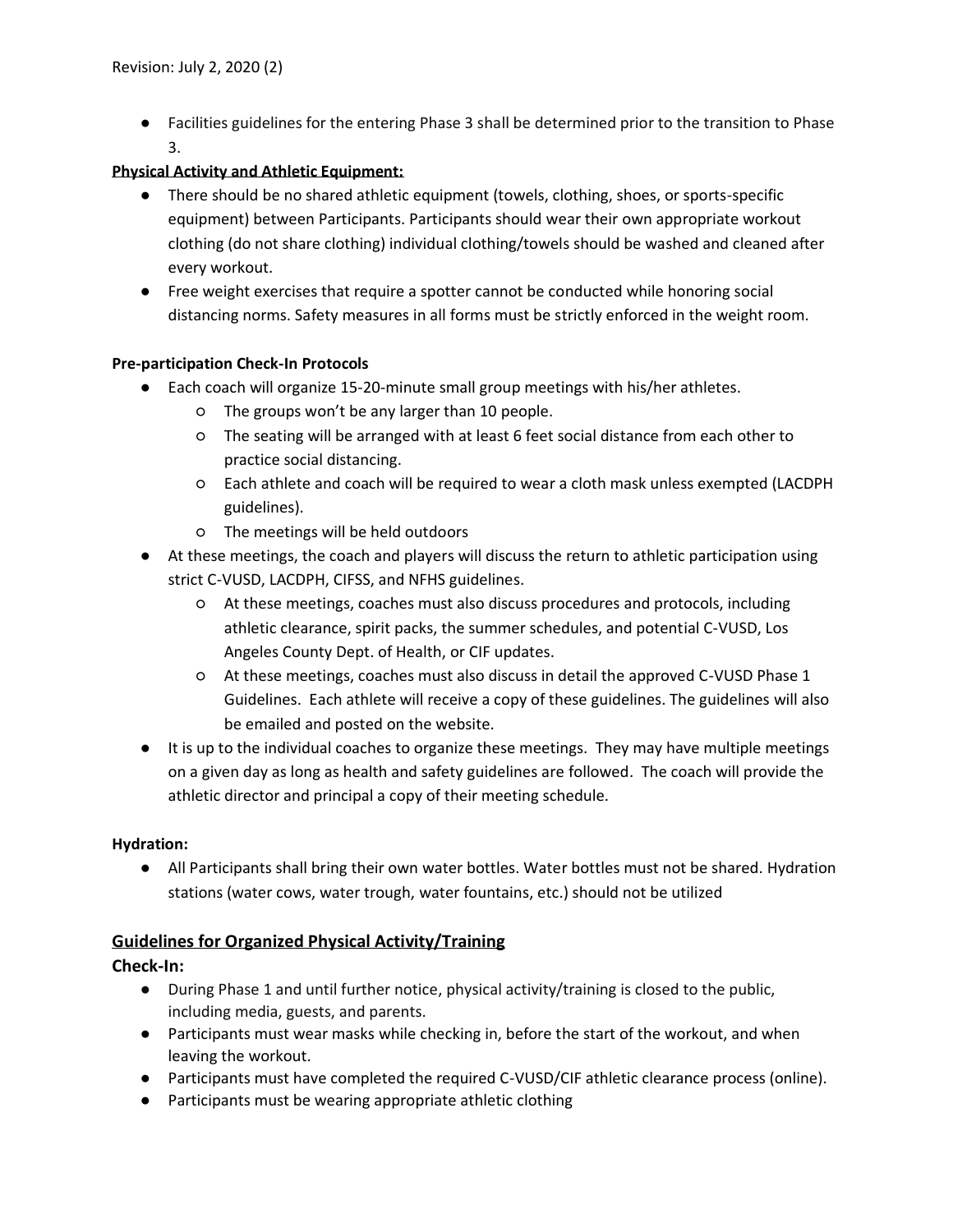- Participants must bring their own water bottles and may not share water bottles. School personnel are required to ensure that Participants have their own water or hydration during the workout. If participants do not have water or a source of hydration, they may not participate in that day's activity.
- Check-In Protocol
	- Head coaches are responsible for the check-in of students and assistant coaches.
	- Participants must use hand sanitizer.
	- Participants will answer symptom tracking questions daily.
	- Participants will have their temperature checked by the coaching staff prior to the start of the physical training/conditioning.
	- Participants must maintain a minimum 6-foot social distance before, during, and after workouts.
- Any participants who have symptoms (fever or chills, persistent cough, shortness of breath or difficulty breathing, fatigue, muscle or body aches, headache, sore throat, loss of taste or smell, congestion or runny nose, nausea or vomiting or diarrhea) will not be allowed to participate and will be required to leave immediately. Coaches will contact school administration and school administration will contact the parents. Students who are sent home cannot rejoin practice that day and cannot rejoin practice until they are symptom free without the use of medication for 48 hours or have a negative COVID-19 test administered by their own health care provider.

#### **During Workouts**

#### **Phase 1:**

- Participants must be kept in groups of 5-10.
- No interaction between groups.
- Participants must wear masks before workouts, and while moving to a new facility or training area.
- During C-VUSD Phase 1, no equipment will be used, this includes weight and conditioning equipment, balls, and other equipment specific to the individual sport.
- All physical training/conditioning and/or meetings will take place outside.

#### **The transition from Phase 1 to Phase 2 and all subsequent Phase transitions will be determined by LACDPH guidelines.**

#### **Phase 2:**

- Any equipment must be cleaned and disinfected prior to the workout.
- There can be no shared equipment between participants (i.e. no use of a ball that is thrown or hit from one student to another).
- Any equipment that is used for individual drills must be cleaned after and prior to the next participant using the equipment.
- No physical contact between participants and/or coaches (no hugs, high fives, etc).
- No spotting for exercises.
- Participants should wash hands or use hand sanitizer when relocating to a new area or facility.

**Post Activity**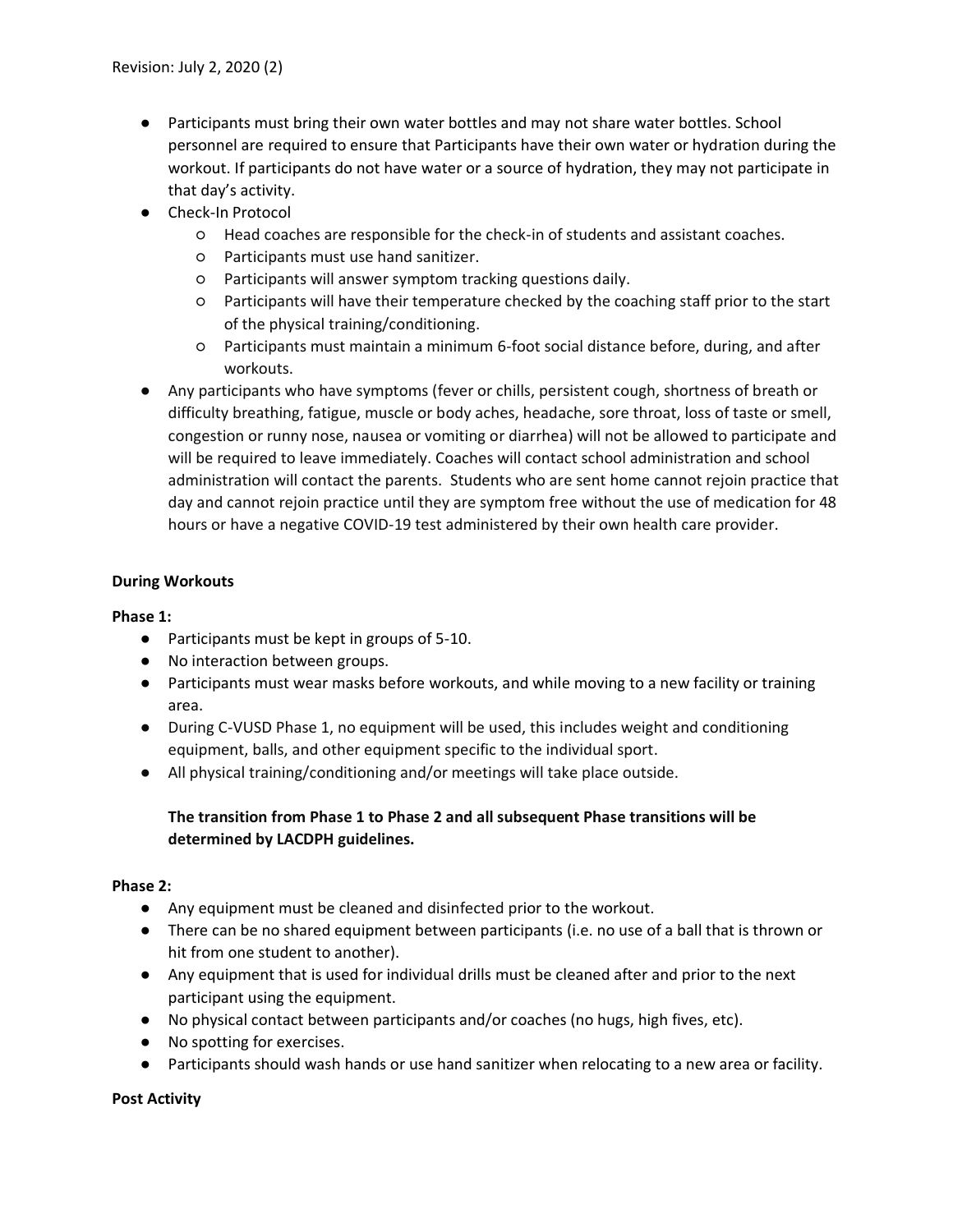Revision: July 2, 2020 (2)

- Any equipment and surfaces must be sanitized immediately after the activity.
- Participants should wash hands or use hand sanitizer immediately after the activity.
- Participants and coaches should shower and wash clothing immediately upon returning home after the activity.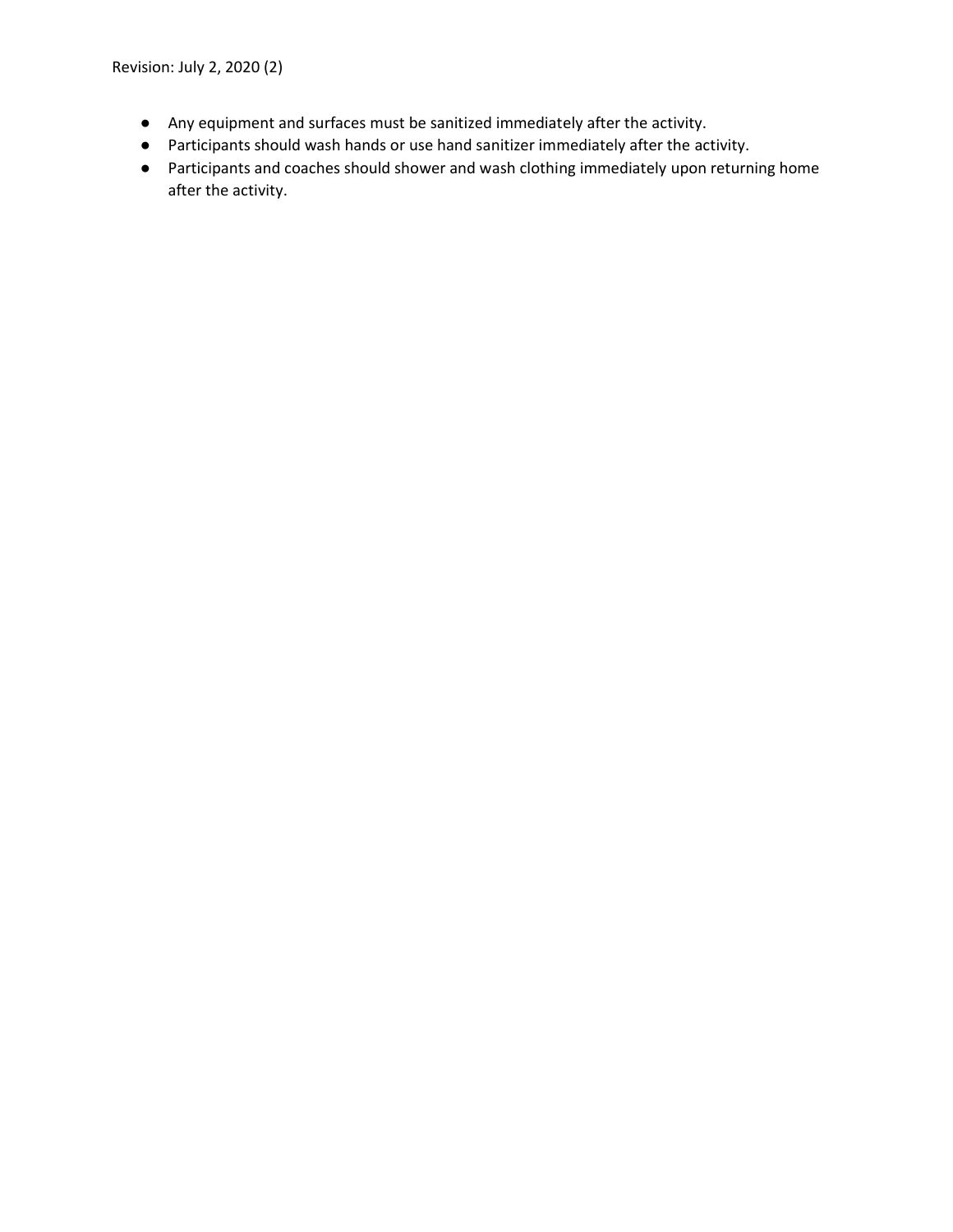Addendum 2:

### **CIF Guidelines for Return to Physical Activity/Training**

## If social distancing is feasible and modifications are made, the sports listed immediately below may resume with Phase One and Phase Two activities pending local county guidelines.

| General                  | <b>Phase One*</b>                                                                                                                                                                                                                             | <b>Phase Two*</b>                                                                                                                                                                                                       |
|--------------------------|-----------------------------------------------------------------------------------------------------------------------------------------------------------------------------------------------------------------------------------------------|-------------------------------------------------------------------------------------------------------------------------------------------------------------------------------------------------------------------------|
| <b>Activity</b>          | <b>Individual Skill Development and Workouts</b>                                                                                                                                                                                              | <b>Modified Team Practices May Begin</b>                                                                                                                                                                                |
| <b>Description</b>       | Maintain Physical Distancing; No Contact<br>with Others No Sharing of Equipment; No<br>Grouping.<br>*Note: Local county guidelines must be<br>followed.                                                                                       | No Contact with Other Teams. *Note: Local<br>county guidelines must be followed.                                                                                                                                        |
| <b>Cross Country</b>     | Runners should maintain at least 6 feet<br>of distancing between individuals, no<br>grouping (i.e. starts and finishes).                                                                                                                      | Runners should maintain at least 6 feet<br>of distancing between individuals, no<br>grouping (i.e. starts and finishes).                                                                                                |
| <b>Track &amp; Field</b> | Runners should maintain at least 6 feet<br>of distancing between individuals, no<br>grouping (i.e. starts and finishes). No<br>sharing of implements / equipment.<br>Clean Equipment. Padded equipment<br>should be cleaned between use.      | Runners should maintain at least 6 feet<br>of distancing between individuals, no<br>grouping (i.e. starts and finishes). No<br>sharing of implements / equipment.<br>Padded equipment should be cleaned<br>between use. |
| <b>Swimming</b>          | Opening of Swimming pools is a local<br>county and school district decision.                                                                                                                                                                  | Swimmers should maintain appropriate<br>physical distancing 6 feet apart. Do not<br>share lanes.                                                                                                                        |
| Golf                     | Maintain appropriate physical<br>distancing 6 feet apart. Equipment<br>needs to be cleaned.                                                                                                                                                   | Maintain appropriate physical<br>distancing 6 feet apart.                                                                                                                                                               |
| <b>Tennis</b>            | Conditioning, no sharing of balls, each<br>player may use own can of balls to<br>serve and uses racket to pass other<br>balls (singles only), ball machine use by<br>individuals only. Players may do<br>individual drills, wall volleys      | No sharing of balls, each player may<br>use own can of balls to serve and uses<br>racket to pass other balls (singles only).                                                                                            |
| <b>Badminton</b>         | Conditioning, no sharing of birdies,<br>each player may use own can of birdies<br>to serve and uses racket to pass other<br>birdies (singles only). Players may do<br>individual drills and serves. Wipe down<br>rackets and equipment after. | No sharing of birdies, each player may<br>use own can of birdies to serve and<br>uses racket to pass other birdies<br>(singles only).                                                                                   |